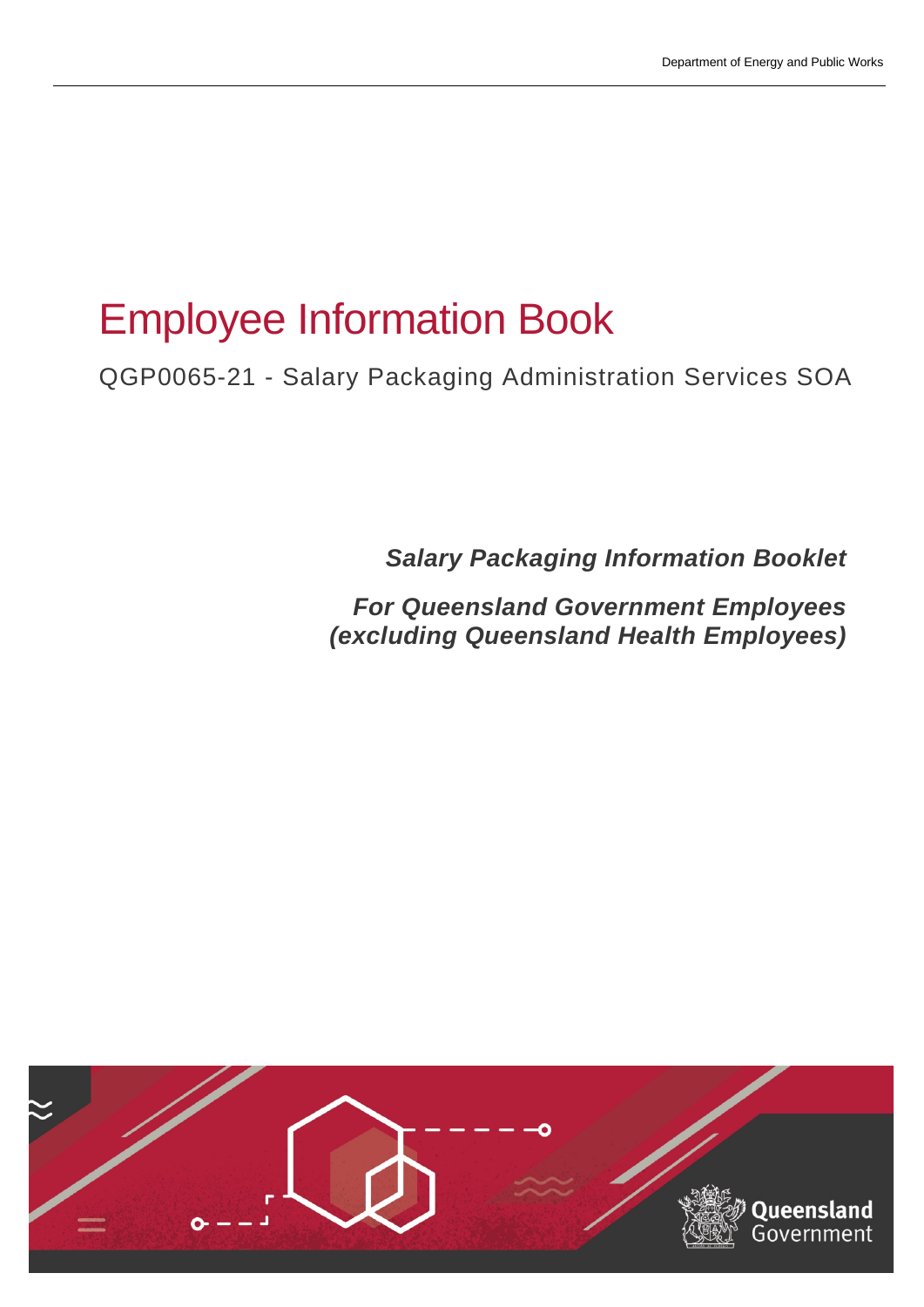### **Contents**

| $\mathbf{1}$ .  |                                                                                 |  |
|-----------------|---------------------------------------------------------------------------------|--|
|                 |                                                                                 |  |
|                 |                                                                                 |  |
|                 |                                                                                 |  |
| 2.              |                                                                                 |  |
| 3 <sub>1</sub>  |                                                                                 |  |
| 4.              |                                                                                 |  |
|                 |                                                                                 |  |
| 5.              |                                                                                 |  |
| 6.              |                                                                                 |  |
| 7.<br>8.        |                                                                                 |  |
| 9.              |                                                                                 |  |
|                 |                                                                                 |  |
|                 |                                                                                 |  |
|                 |                                                                                 |  |
| 10 <sub>1</sub> |                                                                                 |  |
| 11.             |                                                                                 |  |
|                 |                                                                                 |  |
|                 |                                                                                 |  |
|                 |                                                                                 |  |
| 12.             |                                                                                 |  |
|                 |                                                                                 |  |
| 13.             |                                                                                 |  |
| 14.             |                                                                                 |  |
|                 |                                                                                 |  |
| 15.             |                                                                                 |  |
| 16.             |                                                                                 |  |
| 17.             |                                                                                 |  |
|                 |                                                                                 |  |
|                 |                                                                                 |  |
|                 |                                                                                 |  |
|                 |                                                                                 |  |
|                 |                                                                                 |  |
|                 |                                                                                 |  |
| 18.             |                                                                                 |  |
| 19.             |                                                                                 |  |
| 20.             | Legal Aid Queensland employees - Non-salary packaged taxable fringe benefits 14 |  |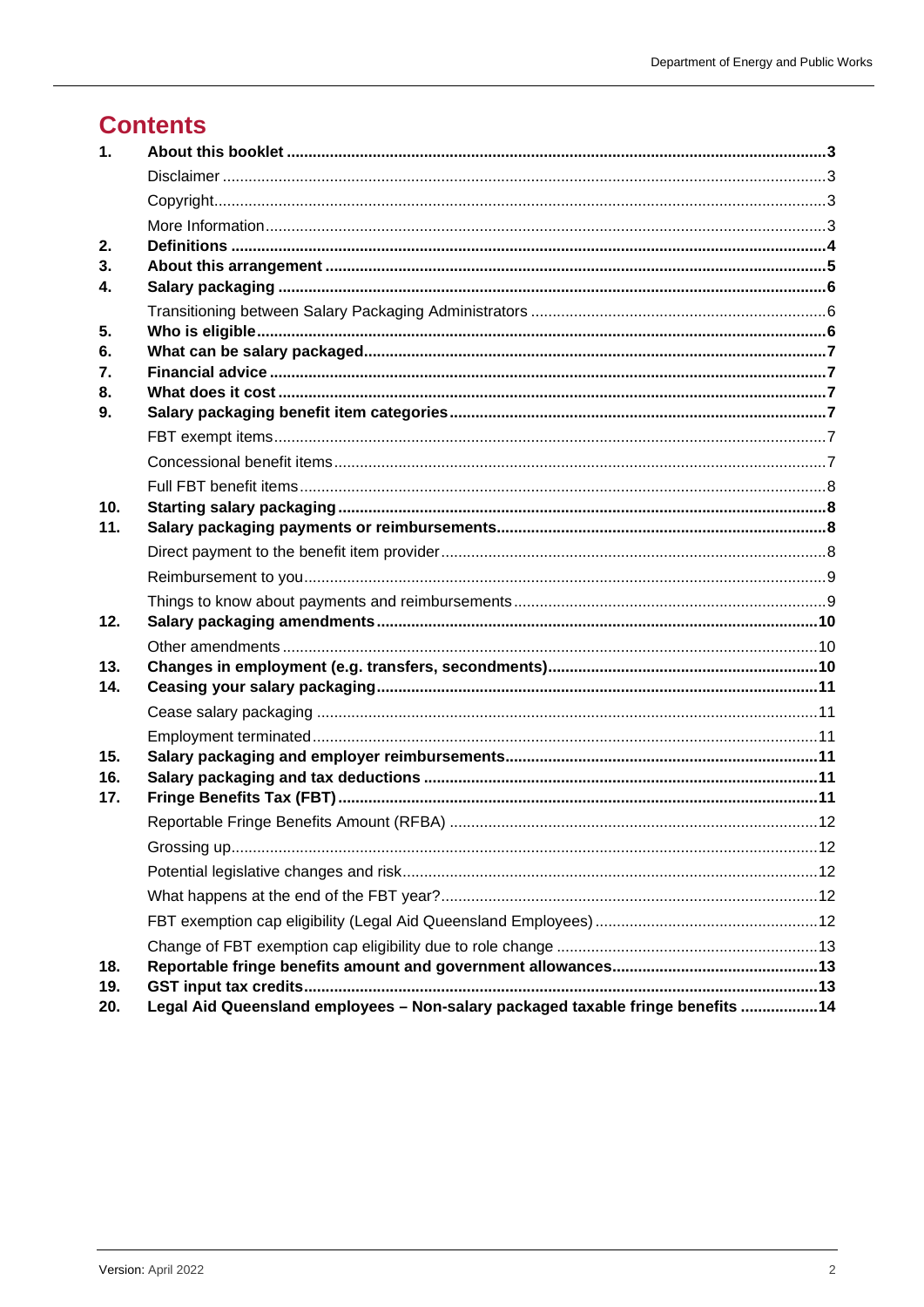### <span id="page-2-0"></span>**1. About this booklet**

#### <span id="page-2-1"></span>**Disclaimer**

This booklet provides information on salary packaging administration services. It has been written specifically for you as an employee of the Queensland Government.

Salary packaging is allowed under the *Income Tax Assessment Act 1997* and *Fringe Benefits Tax Assessment Act 1986 (Cth)* and through the (*new*) standing offer arrangement QGP0065-21 with the Queensland Government.

The information contained in publications relating to salary packaging has been prepared for general information purposes only, without taking into consideration any individual circumstances. Before acting on any of the information contained within the salary packaging publications, you should consider your objectives, financial situation and needs, and if necessary, take the appropriate legal, financial or other professional advice based on your own particular circumstances.

The contents of salary packaging publications should be read carefully to ensure you understand the salary packaging arrangement and the benefit item profiles. The Queensland Government takes no responsibility for any adverse outcomes that may result from an employee deciding to enter into any salary packaging agreement.

> **The Queensland Government strongly recommends you obtain independent financial advice before entering into a salary packaging agreement.**

### <span id="page-2-2"></span>**Copyright**

© State of Queensland (Department of Energy and Public Works) 2022. All rights reserved.

This document may be reproduced, transmitted or stored, in electronic form or otherwise, for the purpose of training, educational and advice purposes associated with this document. Otherwise, no part of this document may be produced by any process, electronic or otherwise, in any material form or transmitted to any other person or stored electronically in any form, without prior written permission of the copyright holder, except as permitted under the *Copyright Act 1968 (Cth)*.

Any use of this document will be at the risk of the user. Any enquiries relating to the reproduction of these conditions should be directed to:

Queensland Government Procurement Department of Energy and Public Works GPO Box 123 Brisbane Qld 4001

#### <span id="page-2-3"></span>**More Information**

More information about Standing Offer Arrangement QGP0065-21 – [Salary Packaging Administrative](http://qcd.govnet.qld.gov.au/Pages/Details.aspx?RecID=2189)  [Services is available at the Queensland Contracts Directory \(QCD\)](http://qcd.govnet.qld.gov.au/Pages/Details.aspx?RecID=2189) (http://qcd.govnet.qld.gov.au/Pages/Details.aspx?RecID=2189).

More information about whole-of-government supply arrangements may be obtained at the Department of Energy and Public Works website [https://www.qld.gov.au/gov/procurement.](https://www.qld.gov.au/gov/procurement)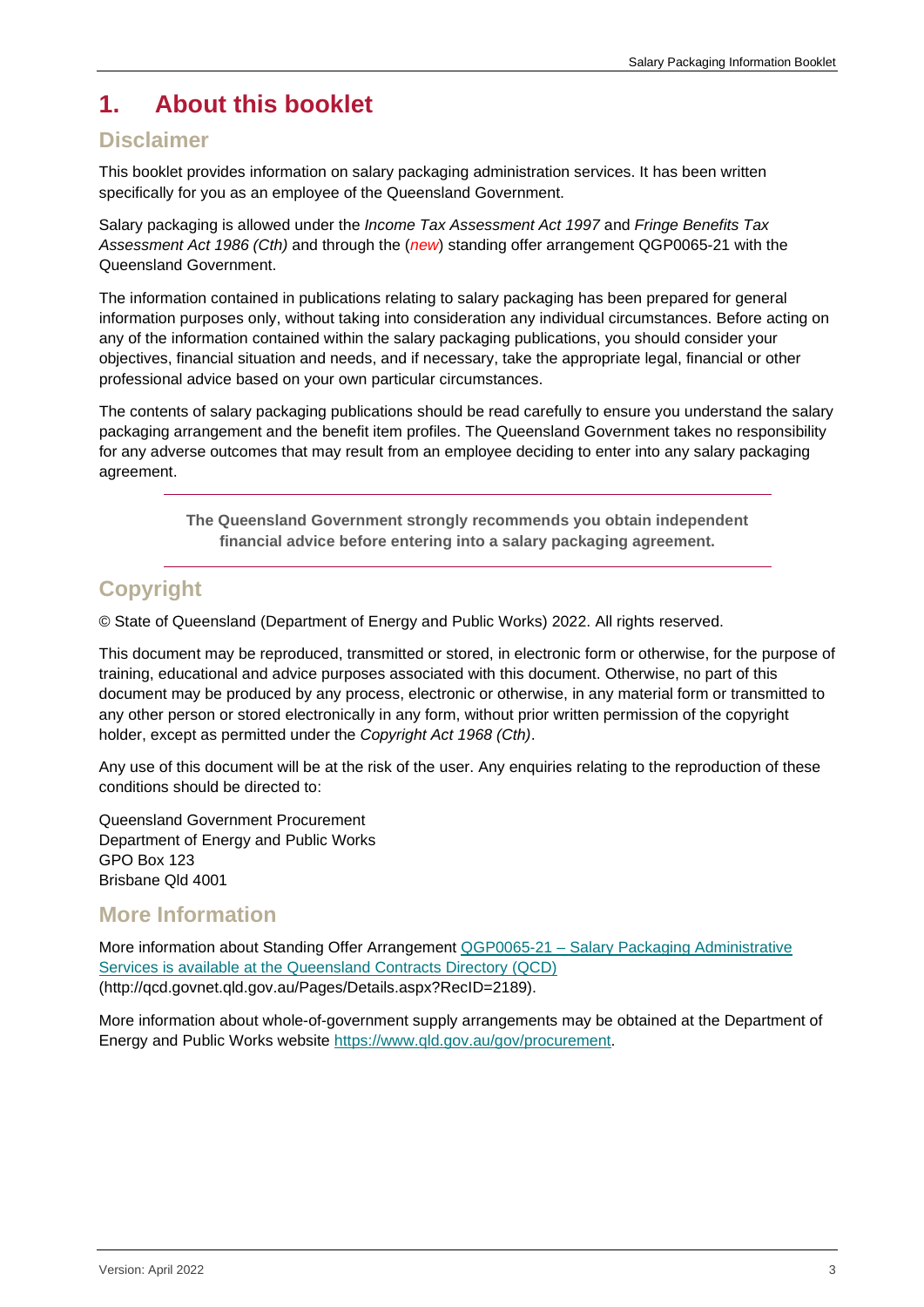# <span id="page-3-0"></span>**2. Definitions**

| <b>ATO</b>                                        | <b>Australian Taxation Office</b>                                                                                                                                                                                                                                                                                                                                                                                                     |
|---------------------------------------------------|---------------------------------------------------------------------------------------------------------------------------------------------------------------------------------------------------------------------------------------------------------------------------------------------------------------------------------------------------------------------------------------------------------------------------------------|
| <b>Benefit items</b>                              | items available for salary packaging by the employee and that have been<br>approved by CBRC                                                                                                                                                                                                                                                                                                                                           |
| <b>Business day</b>                               | between 9am and 5pm on a weekday other than a Saturday, Sunday or public<br>holiday                                                                                                                                                                                                                                                                                                                                                   |
| <b>CBRC</b>                                       | <b>Cabinet Budget Review Committee</b>                                                                                                                                                                                                                                                                                                                                                                                                |
| <b>Employee</b>                                   | the person employed by the employer                                                                                                                                                                                                                                                                                                                                                                                                   |
| <b>Employer</b>                                   | Queensland Government agencies, Queensland Government bodies, including<br>statutory authorities and government-owned organisations and entities, as defined<br>by the Financial Accountability Act 2009 and the Government Owned<br>Corporations Act 1993                                                                                                                                                                            |
| <b>Family member</b>                              | comprises of:                                                                                                                                                                                                                                                                                                                                                                                                                         |
|                                                   | the employee's spouse<br>$\bullet$                                                                                                                                                                                                                                                                                                                                                                                                    |
|                                                   | a child, ex-nuptial child, step-child, adopted child, ex-foster child of the<br>$\bullet$<br>employee or employee's spouse                                                                                                                                                                                                                                                                                                            |
|                                                   | a parent, grandparent, grandchild, sister or brother of the employee<br>٠                                                                                                                                                                                                                                                                                                                                                             |
| <b>FBT</b>                                        | fringe benefits tax, has the same meaning as defined under FBT legislation                                                                                                                                                                                                                                                                                                                                                            |
| <b>FBT legislation</b>                            | Fringe Benefits Tax Assessment Act 1986 and any related tax imposition Act;<br>includes any legislation which is enacted to validate, recapture or recoup the tax<br>imposed by any such Acts                                                                                                                                                                                                                                         |
| <b>FBT concessional</b><br>employer               | an employer with employees eligible for the FBT exemption cap                                                                                                                                                                                                                                                                                                                                                                         |
| <b>FBT</b> exemption<br>cap                       | a capped FBT exemption which allows for concessional FBT treatment under the<br>respective provisions of the Fringe Benefits Tax Assessment Act 1986 and<br>includes those FBT exemption caps for public hospitals (currently \$17,000<br>grossed up), ambulance services (currently \$17,000 grossed up), and Legal Aid<br>Queensland (currently \$31,000 grossed up)                                                                |
| <b>FBT</b> year                                   | The FBT year runs from 1 April to 31 March each year                                                                                                                                                                                                                                                                                                                                                                                  |
| <b>Grossed up</b><br>taxable value                | means grossing up the taxable value of a fringe benefit to ensure the same tax is<br>paid as a cash salary and includes the Medicare levy. The gross up rate is either<br>2.0802 (where there is an entitlement to a GST input tax credit) or 1.8868 (where<br>there is no entitlement to a GST input tax credit)                                                                                                                     |
| <b>GST</b>                                        | a goods and services tax imposed by or through the GST legislation                                                                                                                                                                                                                                                                                                                                                                    |
| <b>GST input tax</b><br>credit                    | the amount of GST payable in respect of any taxable supply, calculated at the rate<br>of GST applicable at the time                                                                                                                                                                                                                                                                                                                   |
| <b>GST legislation</b>                            | A New Tax System (Goods and Services Tax) Act 1999 and any related tax<br>imposition Act (whether imposing tax as a duty of customs excise or otherwise)<br>and includes any legislation which is enacted to validate, recapture or recoup the<br>tax imposed by any such Acts                                                                                                                                                        |
| <b>GUTV</b>                                       | abbreviation for grossed up taxable value                                                                                                                                                                                                                                                                                                                                                                                             |
| <b>Non-salary</b><br>packaging fringe<br>benefits | any fringe benefit that the employer provides or results from other means than via<br>salary packages administered by the Salary packaging administrator. Non-salary<br>packaging fringe benefits may include, but are not limited to, home garaging of a<br>pool car, private use of a work car, housing assistance, remote area holiday<br>travel, living away from home allowances and salary overpayment loan fringe<br>benefits. |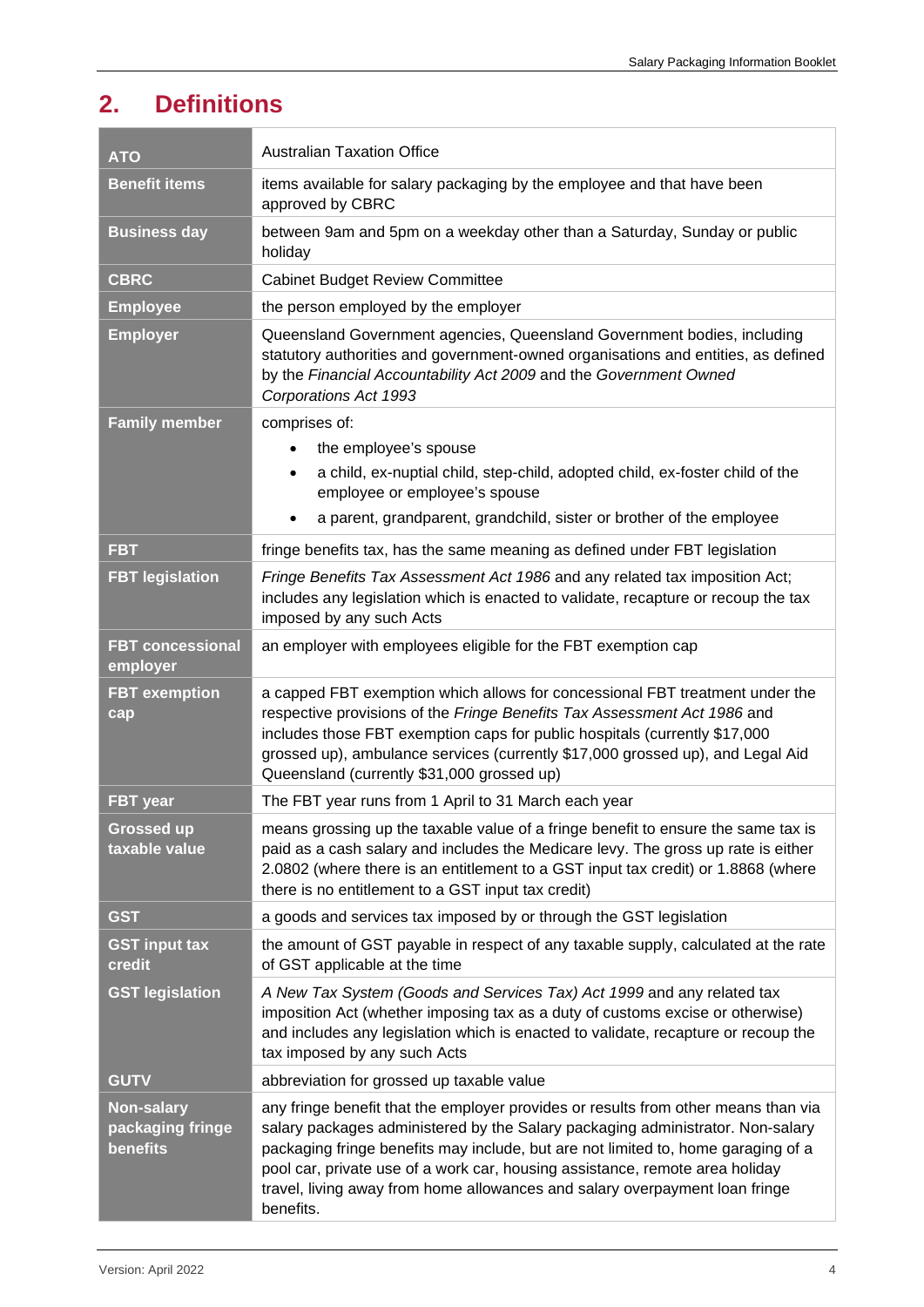| the lease of a vehicle between the employer, employee and the finance company                                                                                                                                                                                                                                                                                                                                                  |
|--------------------------------------------------------------------------------------------------------------------------------------------------------------------------------------------------------------------------------------------------------------------------------------------------------------------------------------------------------------------------------------------------------------------------------|
| the payment of an expense incurred by the employee in respect of salary<br>packaged benefit item/s in an employee's salary packaging agreement                                                                                                                                                                                                                                                                                 |
| the employer's area within or external to their organisation which is responsible for<br>payroll functions/systems                                                                                                                                                                                                                                                                                                             |
| the salary received by the employee before deduction of income tax                                                                                                                                                                                                                                                                                                                                                             |
| the State of Queensland (acting through the Department of Energy and Public<br>Works - Queensland Government Procurement (QGP))                                                                                                                                                                                                                                                                                                |
| the repayment of an expense incurred by the employee in respect of salary<br>packaged benefit item/s in an employee's salary packaging agreement                                                                                                                                                                                                                                                                               |
| the amount of salary specified by the employee and advised to the Salary<br>Packaging Administrator for the duration/term of their salary packaging                                                                                                                                                                                                                                                                            |
| an agreement between the employee and the employer which allows an<br>employee's salary to be taken as benefits before tax (payments made by the<br>employer on behalf of the employee for benefits in lieu of salary), in accordance<br>with Australian Taxation Office guidelines expressed in Taxation Ruling TR<br>2001/10                                                                                                 |
| the account where salary packaged amounts are held for the processing of salary<br>packaging reimbursements and/or payments                                                                                                                                                                                                                                                                                                    |
| the fees the Salary Packaging Administrator charges the employee and receives<br>in accordance with standing offer arrangement QGP0065-21 from the employer<br>on behalf of the employee for administering the salary packaging arrangement                                                                                                                                                                                    |
| the person, business, corporation or other entity which enters into the standing<br>offer arrangement QGP0065-21 with the Queensland Government to be a<br>provider of salary packaging administrative services for the employer; also<br>referred to in this guide as Salary Packaging Administrator                                                                                                                          |
| the entire salary packaging arrangement between the Principal and the Salary<br>Packaging Administrator                                                                                                                                                                                                                                                                                                                        |
| Ordinarily means the total gross remuneration, including salaries, wages and<br>permanent allowances, but excluding overtime. It is, however, subject to any<br>provisions to the contrary as contained in a certified agreement or ruling issued<br>under section 54 of the Public Service Act 2008. Total salary excludes cash<br>equivalent of leave and is therefore out of scope of the salary packaging<br>arrangements. |
|                                                                                                                                                                                                                                                                                                                                                                                                                                |

### <span id="page-4-0"></span>**3. About this arrangement**

The new Salary Packaging Administration Services SOA (QGP0065-21) replaces the previous SOA PTD0027-16.

This arrangement commenced on 1 April 2022 and is due to expire on 31 March 2026. The successful Salary Packaging Administrators available via the SOA are:

- Remuneration Services (Qld) Pty Ltd (**RemServ)** 1300 304 010 or<http://www.remservsalarypackage.com.au/>
- **Smartsalary** Pty Ltd 1300 218 598 or [https://qld.smartsalary.com.au/.](https://qld.smartsalary.com.au/)

Both Suppliers were on the previous SOA.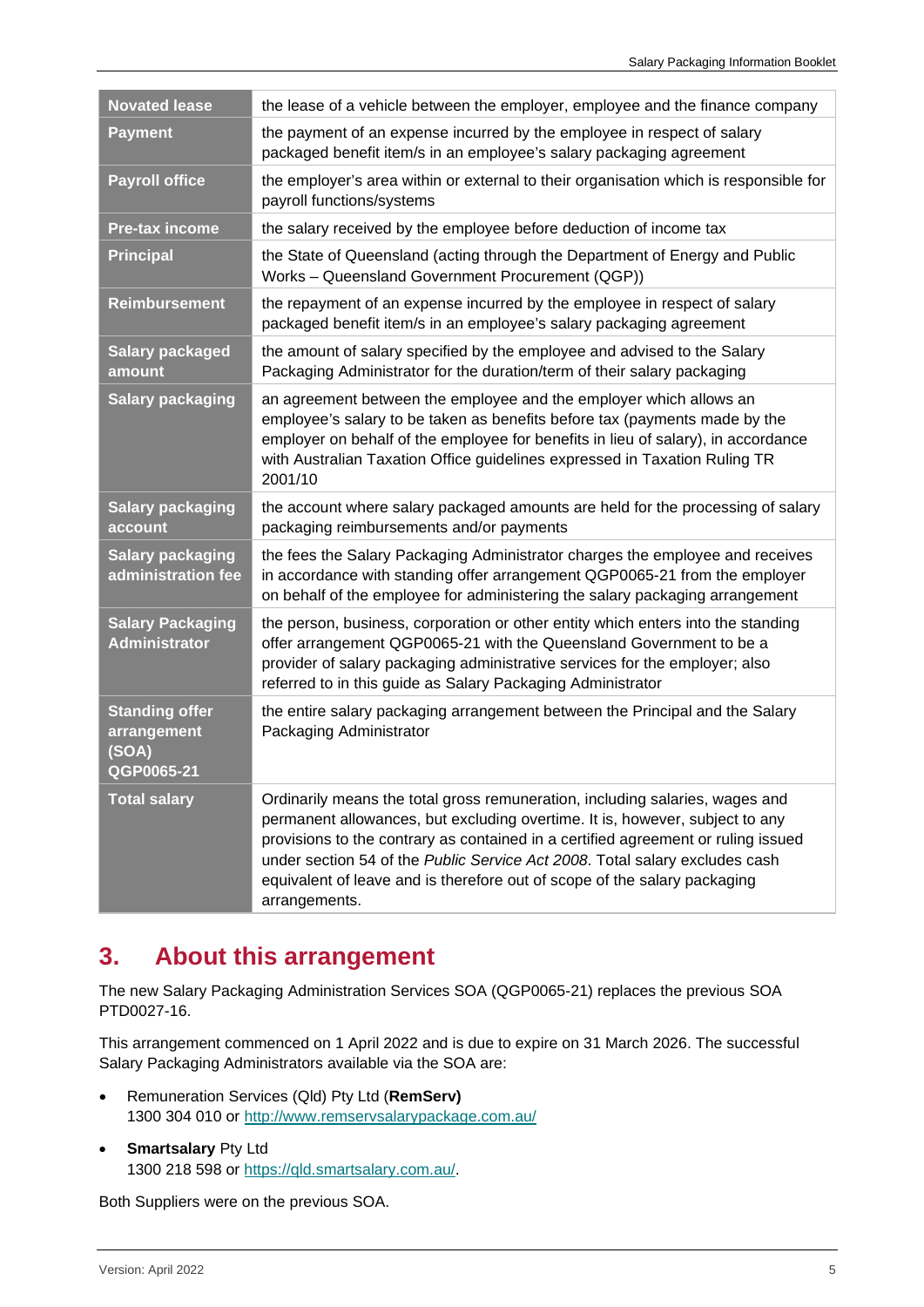### <span id="page-5-0"></span>**4. Salary packaging**

Queensland Government employees are able to only:

- Choose either of the two Salary Packaging Administrators under the arrangement.
- Salary package with only one of the two Salary Packaging Administrators per FBT year.
- Transition between the Salary Packaging Administrators at any time, with requests processed twice a year, on 1 April and 1 November (Transition Effective Date).

Participation in salary packaging is strictly voluntary and at the sole risk to the employee.

The Queensland Government **strongly recommends** that you obtain independent financial advice.

Salary packaging can be a tax effective way of receiving your salary as a combination of income and benefits. Salary packaging allows you to deduct some of your pre-tax income and use it to pay for benefits.

By reducing your pre-tax income you can reduce the amount of income tax you pay and increase the amount you take home each fortnight.

Your own circumstances will determine whether salary packaging will be a benefit to you. There are tax implications which will make some benefit items unattractive for some people, so it is important to discuss your chosen benefits with your financial adviser.

Salary packaging is subject to Commonwealth legislation. This legislation may change from time to time and impact the salary packaging arrangements you have in place.

#### <span id="page-5-1"></span>**Transitioning between Salary Packaging Administrators**

QGP at its entire discretion may introduce different transition procedures.

Transitioning is the only way employees can move between Salary Packaging Administrators. Employees transitioning between Salary Packaging Administrators must repay any outstanding FBT liability and/or Bus Travel Benefit debt prior to transition.

Employees must not use other methods to move between Salary Packaging Administrators. This would increase their risk of incurring an FBT liability and may also have their salary packaging agreement terminated.

Employees commencing salary packaging must disclose to their Salary Packaging Administrator if they have salary packaged previously in that FBT year. This is important to avoid the possibility of incurring a personal FBT liability.

### <span id="page-5-2"></span>**5. Who is eligible**

You are eligible to salary package if your employment is either:

- permanent full or part-time
- temporary full or part-time
- long-term casual.

Casual employees are not normally eligible to participate in salary packaging. However, long term casuals (i.e. employed on a regular and systematic basis for 12 months or more), with a reasonable expectation of ongoing employment (as per s 72(8) of the *Industrial Relations Act 1999),* are eligible to package after 12 months' employment.

The above criteria determine eligibility only for participation in salary packaging.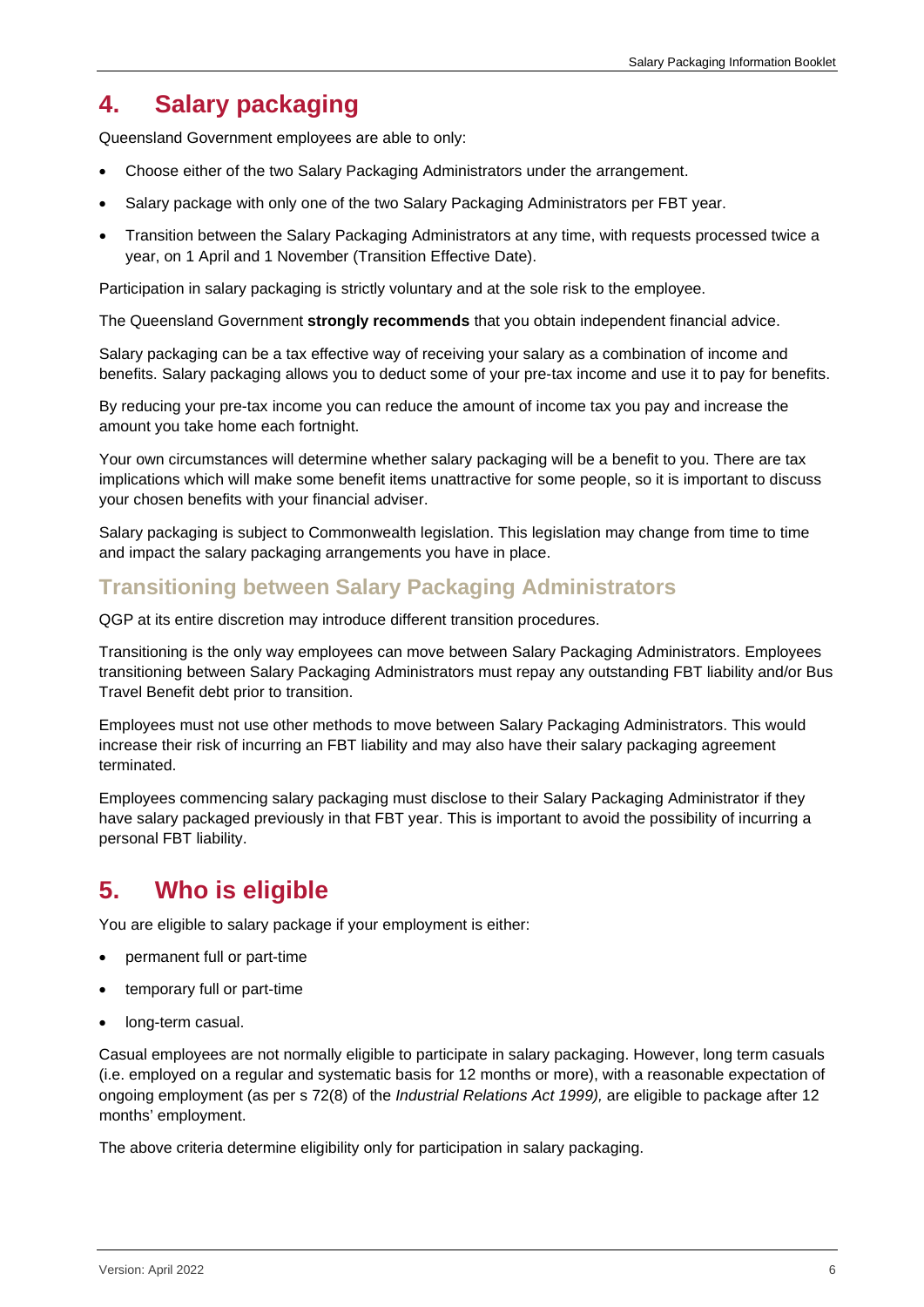### <span id="page-6-0"></span>**6. What can be salary packaged**

You have a choice of which benefit items to package.

Subject to any future limitations by the ATO, an employee may package up to 50% of their salary into items other than superannuation. Superannuation may be packaged up to 100% of your salary (excluding that portion of superannuation which is nominated as the 'employer contribution').

That is, an employee may choose to salary package in either of the following combinations:

- any percentage of salary up to 100% packaged to superannuation only (see note below)
- up to 50% of salary, packaged to other items, plus the remaining percentage, up to a total of 100% of salary, packaged to superannuation (e.g. 20% to laptop, 20% to novated car lease, plus 60% to superannuation), (see note below).
- Note: Information regarding federal legislation governing superannuation contributions can be found in the superannuation salary packaging information booklet published on [QCD.](http://qcd.govnet.qld.gov.au/Pages/Details.aspx?RecID=2189)

### <span id="page-6-1"></span>**7. Financial advice**

Salary packaging will adjust your salary amounts and may in some instances be unsuitable for some Queensland Government employees.

It is strongly recommended you consult a financial adviser to discuss if salary packaging is suitable for you. For more information, refer to the [Australian Securities and Investment Commission's](https://www.moneysmart.gov.au/investing/financial-advice/choosing-a-financial-adviser) (ASIC) Money Smart [Choosing a Financial Adviser](https://www.moneysmart.gov.au/investing/financial-advice/choosing-a-financial-adviser) resource.

The Salary Packaging Administrators maintain a list of financial advisors or you can consult a:

- Chartered Accountant (CA)
- Certified Practising Accountant (CPA)
- registered or licensed member of the Financial Planning Association of Australia (FPA)
- member of the National Institute of Accountants (NIA).

#### <span id="page-6-2"></span>**8. What does it cost**

Administration fees will be paid fortnightly pre-tax as part of your salary packaging payroll deduction. Details of the salary packaging administrator's fees are published on [QCD.](http://qcd.govnet.qld.gov.au/Pages/Details.aspx?RecID=2189)

### <span id="page-6-3"></span>**9. Salary packaging benefit item categories**

The salary packaging benefit item categories listed under arrangement are:

#### <span id="page-6-4"></span>**FBT exempt items**

A list of the approved FBT exempt benefit items available is provided in the FBT Exempt Fact Sheet published [QCD](http://qcd.govnet.qld.gov.au/Pages/Details.aspx?RecID=2189)**,** along with benefit item specific information booklets.

#### <span id="page-6-5"></span>**Concessional benefit items**

#### **Motor vehicle novated lease (private use)**

The QGP0026-16 - Salary Packaging Novated Leasing Services SOA must be used for all leases (new and re-financed) established after the 7 November 2016.

Further information is available on the [Novated Leasing Services SOA page on QCD,](http://qcd.govnet.qld.gov.au/Pages/Details.aspx?RecID=1753) including a novated lease information booklet.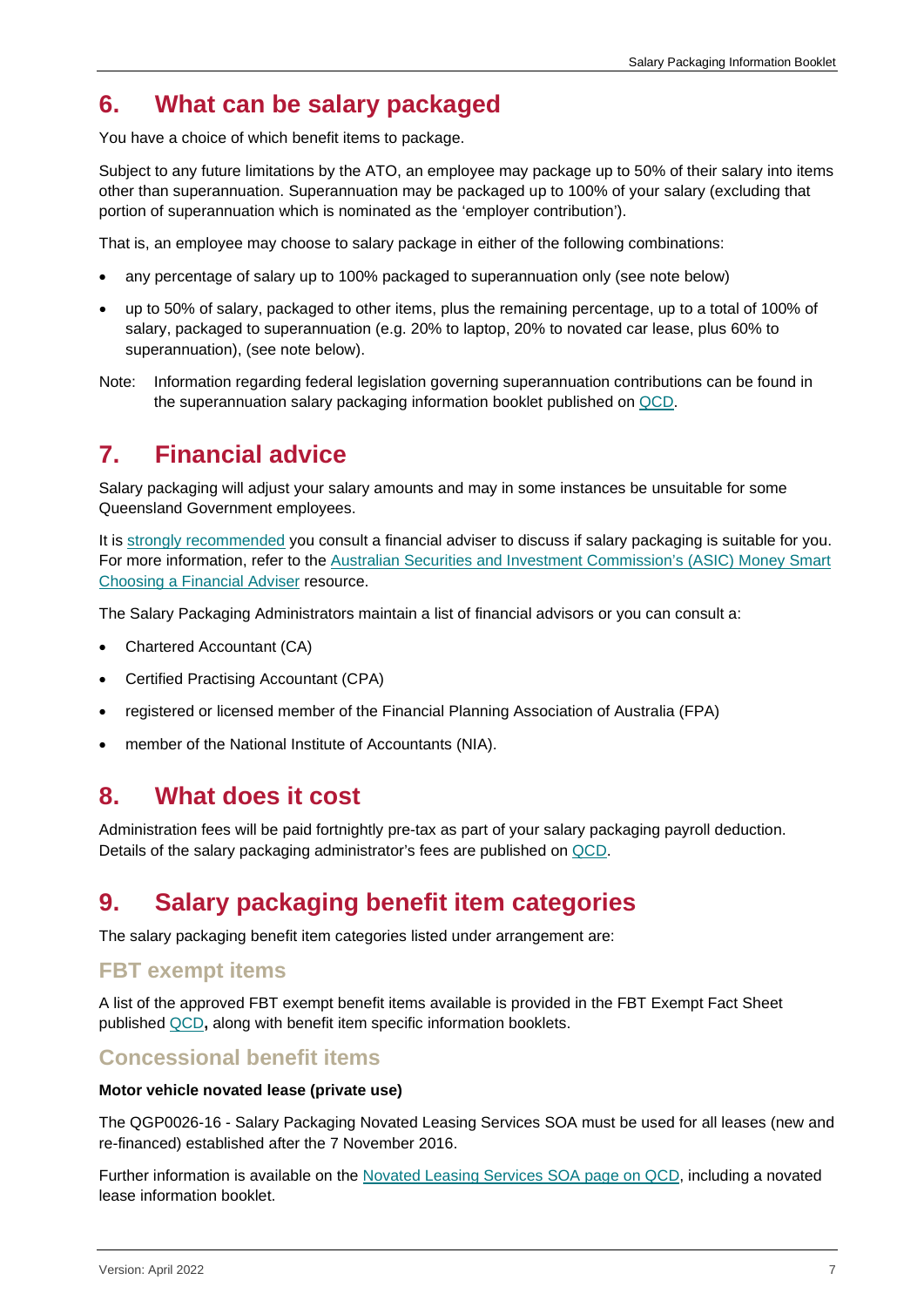#### <span id="page-7-0"></span>**Full FBT benefit items**

The salary packaging of full FBT items is only viable for those employees who are eligible under the Commonwealth FBT legislation to access an FBT exemption cap (e.g. Queensland Hospital employees, Queensland Ambulance Service employees and Legal Aid Queensland employees).

A list of the approved FBT exempt benefit items is provided in the Full FBT Fact Sheet published [QCD,](http://qcd.govnet.qld.gov.au/Pages/Details.aspx?RecID=2189) along with benefit item specific information booklets.

# <span id="page-7-1"></span>**10. Starting salary packaging**

If you are not salary packaging and would like to **commence** salary packaging, you will need complete a *salary packaging application form, salary packaging participation agreement* and any required salary packaging declarations. Documentation is available through your chosen Salary Packaging Administrator.

Your financial adviser may also submit the relevant documentation on your behalf.

Your Salary Packaging Administrator will contact you or your financial adviser if your application is incomplete or missing the required substantiation. Processing may be delayed in circumstances where the required information is not provided.

Once processing is completed, arrangements will be made with your payroll office to start your salary packaging deductions. Commencement will depend on the Queensland Government pay cycle arrangements. Your payroll office will then forward your fortnightly payroll deductions to your Salary Packaging Administrator.

It is **your responsibility** to check your pay slip and salary packaging statements to ensure that the correct amounts are being deducted and to notify your Salary Packaging Administrator if the amounts are not as requested.

You can check your salary packaging account details through your Salary Packaging Administrator's website.

*Note:* Any changes to your regular banking or payment arrangements (e.g. cancellation of direct debits) that are required because of your salary packaging agreement must be made by you.

### <span id="page-7-2"></span>**11. Salary packaging payments or reimbursements**

The payment options available are:

- direct payment to Supplier of the benefit item (one-off and regular)
- reimbursement to you (one-off and regular).

Payment options available will vary depending upon the benefit item you salary package. The relevant benefit item fact sheet will stipulate the benefit's payment option/s.

You must complete and submit the relevant *benefit item payment / reimbursement claim form* to your Salary Packaging Administrator, which is available their website.

Note: Regular reimbursement arrangements will be set up for a fixed term (e.g. 12 months). Upon expiry of the fixed term you will need to provide renewal information to your Salary Packaging Administrator to substantiate claims.

**It is important to note that regular payments, such as novated lease payments or own home mortgages, will take precedence over requests for ad-hoc payments or reimbursements.**

#### <span id="page-7-3"></span>**Direct payment to the benefit item provider**

Direct payments will be processed by your Salary Packaging Administrator on the scheduled date of payment.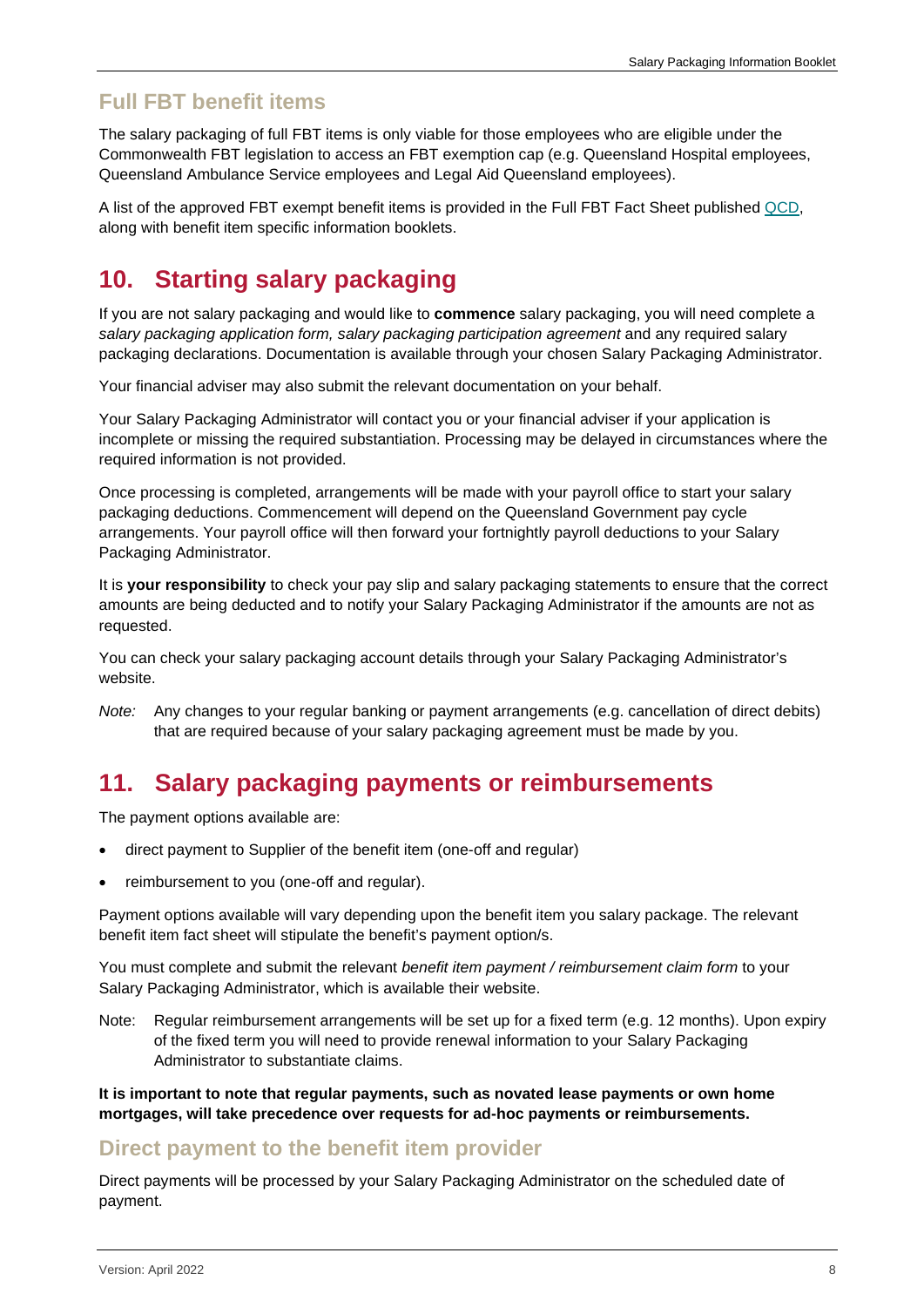#### <span id="page-8-0"></span>**Reimbursement to you**

Reimbursements to you will be processed by the Salary Packaging Administrator within three (3) business days provided the correct substantiation has been submitted and there are sufficient funds accumulated in your salary packaging account.

You may request that your Salary Packaging Administrator provides part payment of reimbursement/s, for instance, where there are insufficient funds in your salary packaging account.

#### <span id="page-8-1"></span>**Things to know about payments and reimbursements**

- Payments and reimbursements can be made only when you have provided the required supporting documentation (e.g. invoice)
- Payments and reimbursements can be made only by your Salary Packaging Administrator from available funds held in your salary packaging account
- The date the payment is made, is the date the fringe benefit is provided (except in the case of a novated lease which involves a car fringe benefit being provided on a day-to-day basis)
- To ensure there are sufficient funds in your salary packaging account, your Salary Packaging Administrator may withhold a minimum balance
- Payments for novated leases will be paid only after two fortnightly contributions have been received from your payroll office. There may be instances (e.g. prior to sufficient funds building in your salary packaging account) where you will need to meet the initial payments for your novated lease from your after tax income
- You can claim for expenses only from your salary packaging anniversary date with your current Salary Packaging Administrator and all future years. For example:
	- If your salary packaging anniversary date with your current Salary Packaging Administrator is 1 April 2011, you can claim expenses incurred from 1 April 2011 and for all future FBT years
	- If your salary packaging anniversary date with your current Salary Packaging Administrator is 5 April 2014, you can claim expenses incurred from 5 April 2014 and for all future FBT years
	- If you transitioned between Salary Packaging Administrator on 1 April 2017, you cannot claim expenses incurred prior to this date with your new Salary Packaging Administrator
- You generally cannot claim an exempt Portable Electronic Device more than once per FBT year, even if you have transitioned Salary Packaging Administrators during the FBT year
- Benefit item payments will not be processed if there are insufficient funds in your salary packaging account or if funds have not been forwarded to your Salary Packaging Administrator by your payroll office. In these circumstances you will be responsible for payments due
- You will need to advise your Salary Packaging Administrator if part payments for reimbursements are required
- All benefit item payments and reimbursements will cease if you terminate your employment with the Queensland Government
- If you are on leave without pay, all benefit item payments and reimbursements will stop once funds held in your salary packaging account have been exhausted
- Payments and reimbursements will be made by EFT in most cases. You must ensure your bank account details are provided to your Salary Packaging Administrator
- If requesting a direct payment, please ensure that you include the BPay details (often on the reverse side of the bill)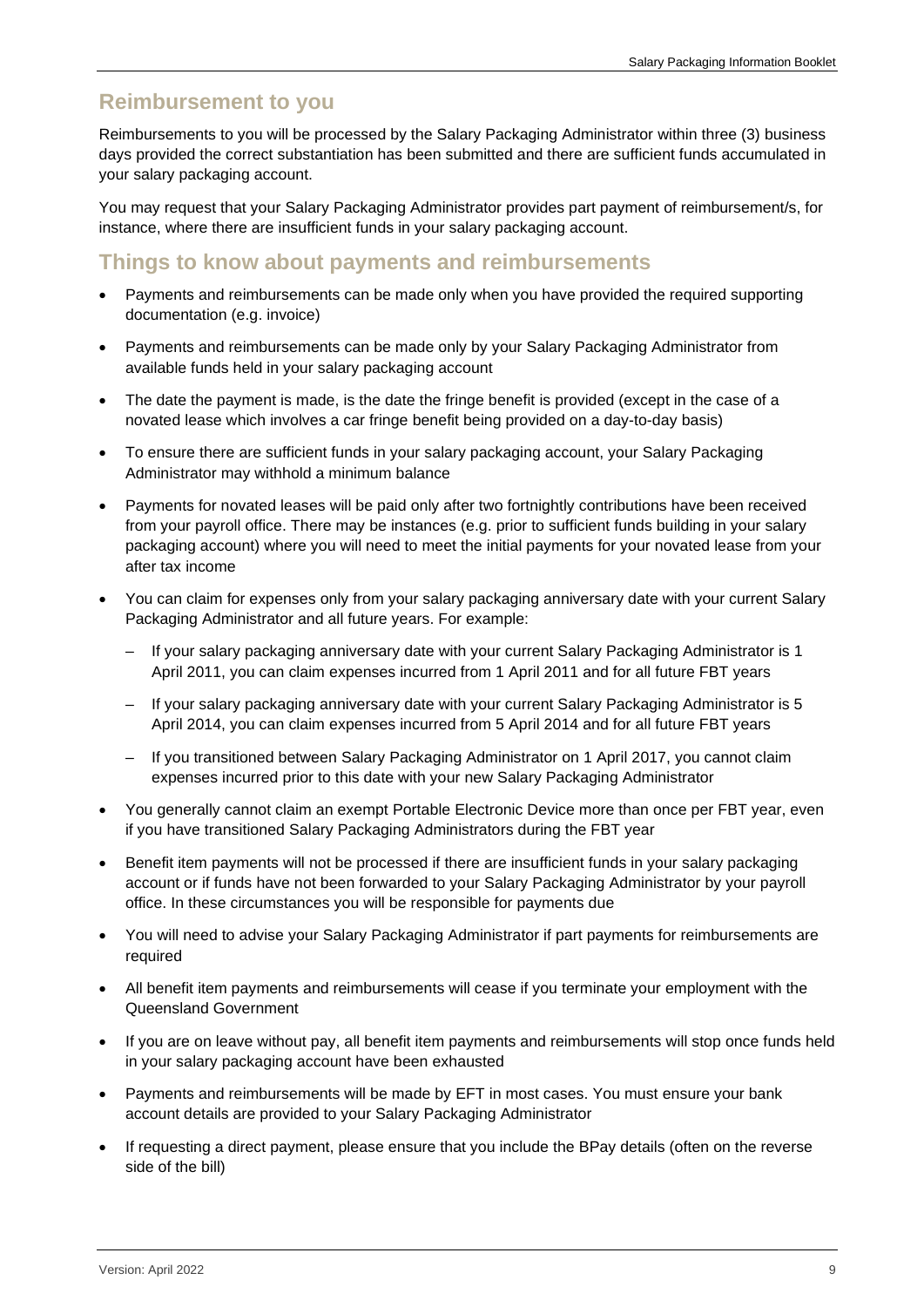- Any bank fees payable, due to incorrect account details provided by you, will be deducted from your salary packaging account
- Completion of a payment or reimbursement does not automatically cease or reduce your payroll deduction. You must advise your Salary Packaging Administrator (not your payroll office) if you wish to amend or stop salary packaging payroll deductions
- Some payments or reimbursements will cease when the supporting documentation provided expires. This applies where a total payment is completed or where the end date is reached (e.g. on a lease agreement for a home rental or regular reimbursement arrangement). You will need to provide further supporting documentation for a payment or reimbursement to be restarted if this occurs
- It is not the intent of salary packaging for employees to accrue excessively large balances remaining unused for long periods of time. Where this occurs the employer may instruct your Salary Packaging Administrator to return the excess funds to you through payroll less tax.

### <span id="page-9-0"></span>**12. Salary packaging amendments**

An amendment is where benefit items are added or deleted, regular payment amounts are adjusted, or your payroll deduction amounts alter. Changes to bank account details do not constitute a benefit item amendment.

If you wish to **amend** your salary packaging agreement you will need to complete and submit to your Salary Packaging Administrator, the relevant amendment form available from their website.

#### <span id="page-9-1"></span>**Other amendments**

You need to notify your Salary Packaging Administrator if you change:

- agency [/ employer](#page-9-2)
- bank account details
- personal details (e.g. name address, email, telephone).

### <span id="page-9-2"></span>**13. Changes in employment (e.g. transfers, secondments)**

If you are transferred or seconded to another Queensland Government agency, 14 business days prior to the transfer or secondment you must provide written notification to your Salary Packaging Administrator. This will ensure that correct reporting to your payroll office and agency occurs.

You must complete and submit to your Salary Packaging Administrator a *change of employer amendment form,* available from their website.

#### **You will be responsible for any FBT owing and for any shortfall that may occur in your salary packaging following any changes in employment.**

*Notes:* 

- Changes in employment may affect the tax treatment of certain benefit items (e.g. cars packaged through novated leases). The Queensland Government recommends you speak to your Salary Packaging Administrator and where necessary obtain the appropriate legal, financial or other professional advice based on your own particular circumstances.
- In addition, it is **important** that **Legal Aid Queensland** employees notify their payroll office and Salary Packaging Administrator when transferring or seconding from a work group (permanently, temporarily or part time) to determine if their FBT exemption cap eligibility has altered, thereby affecting their liability for FBT.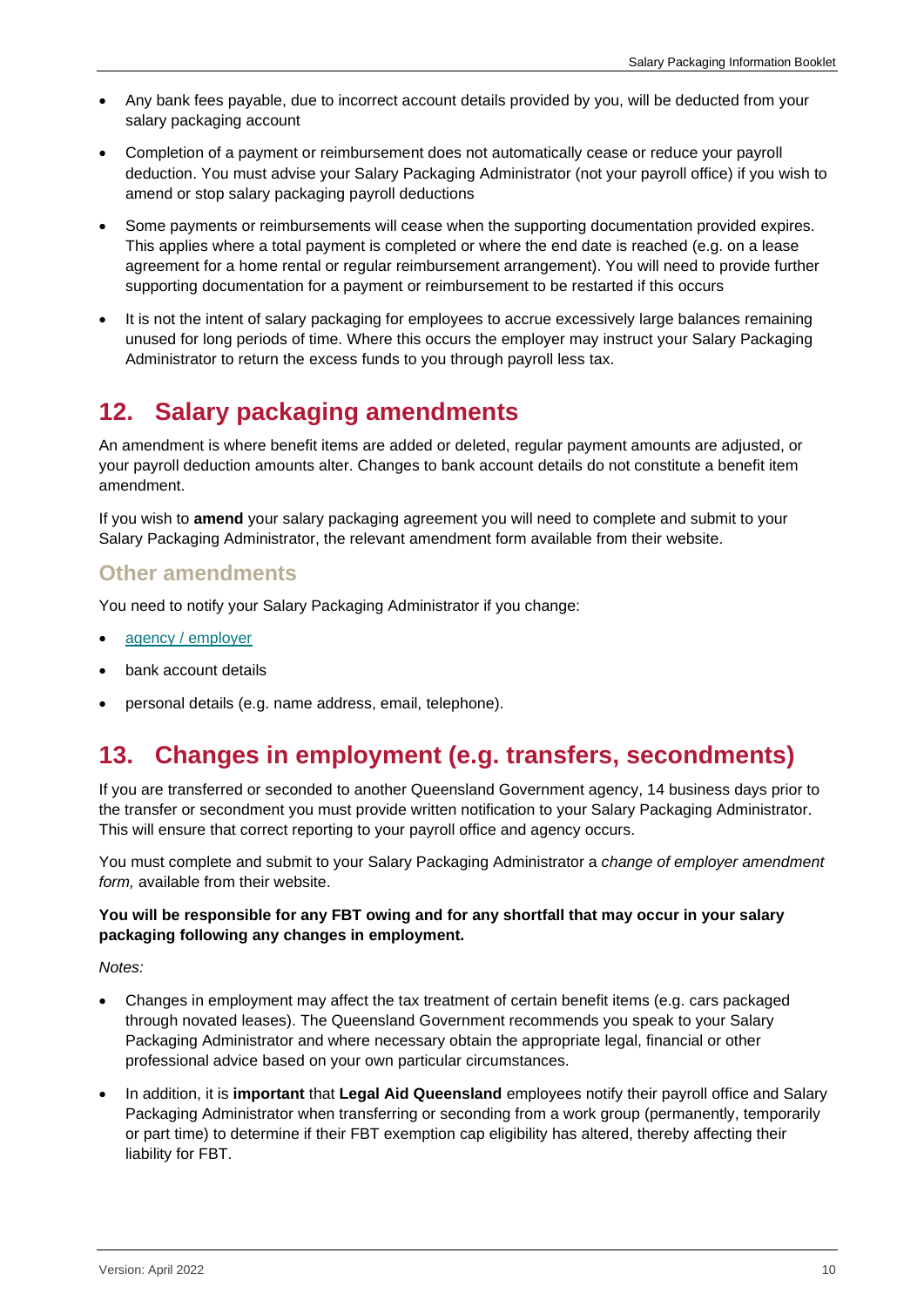# <span id="page-10-0"></span>**14. Ceasing your salary packaging**

#### <span id="page-10-1"></span>**Cease salary packaging**

You can cease your salary packaging at any time by giving at least 21 days' notice in writing to the Salary Packaging Administrator. You also need to complete and submit to your Salary Packaging Administrator the *salary packaging cessation form* available from their website.

Any funds remaining in your salary packaging account on termination or cessation of your salary packaging agreement **cannot** be taken as a cash payment. These funds can either be:

- used for other benefit item payments or reimbursements
- transferred to your Superannuation account (if salary packaging superannuation)
- returned to your payroll office to be paid as salary and taxed accordingly.

#### <span id="page-10-2"></span>**Employment terminated**

If your employment with the Queensland Government is terminated **you must cease your salary packaging and advise your Salary Packaging Administrator in writing**, 14 business days before the end of your employment.

If you do not provide your Salary Packaging Administrator with instructions regarding remaining funds in your salary packaging account, any funds remaining will be returned to your payroll office for payment to you as taxed salary. You cannot continue to make claims to run down your balance for a period of time post termination.

### <span id="page-10-3"></span>**15. Salary packaging and employer reimbursements**

You cannot salary package any benefit items which you have already claimed or intend to claim as an expense through your employer, or as a deduction on your income tax return.

### <span id="page-10-4"></span>**16. Salary packaging and tax deductions**

Any benefit item salary packaged from pre-tax dollars **cannot** be claimed as a deduction on your income tax return.

For example, if you claim reimbursement of your Union Membership Fees through salary packaging, you cannot also claim a tax deduction, which would attract significant penalties from the ATO.

You should discuss your income tax return claims with your tax advice specialist for more information.

### <span id="page-10-5"></span>**17. Fringe Benefits Tax (FBT)**

**Any FBT liability** incurred as a result of your participation in salary packaging will be **your responsibility**.

The *salary packaging participation agreement* completed upon commencement of salary packaging provides a comprehensive explanation of your responsibility regarding FBT liabilities, and may be updated from time to time.

Prior to entering into a salary packaging agreement, it is **strongly recommended** that you:

- obtain independent financial advice
- read all relevant salary packaging documentation (e.g. information booklets, fact sheets available from [QCD\)](http://qcd.govnet.qld.gov.au/Pages/Details.aspx?RecID=1696) to fully understand the terms and conditions of your salary packaging agreement.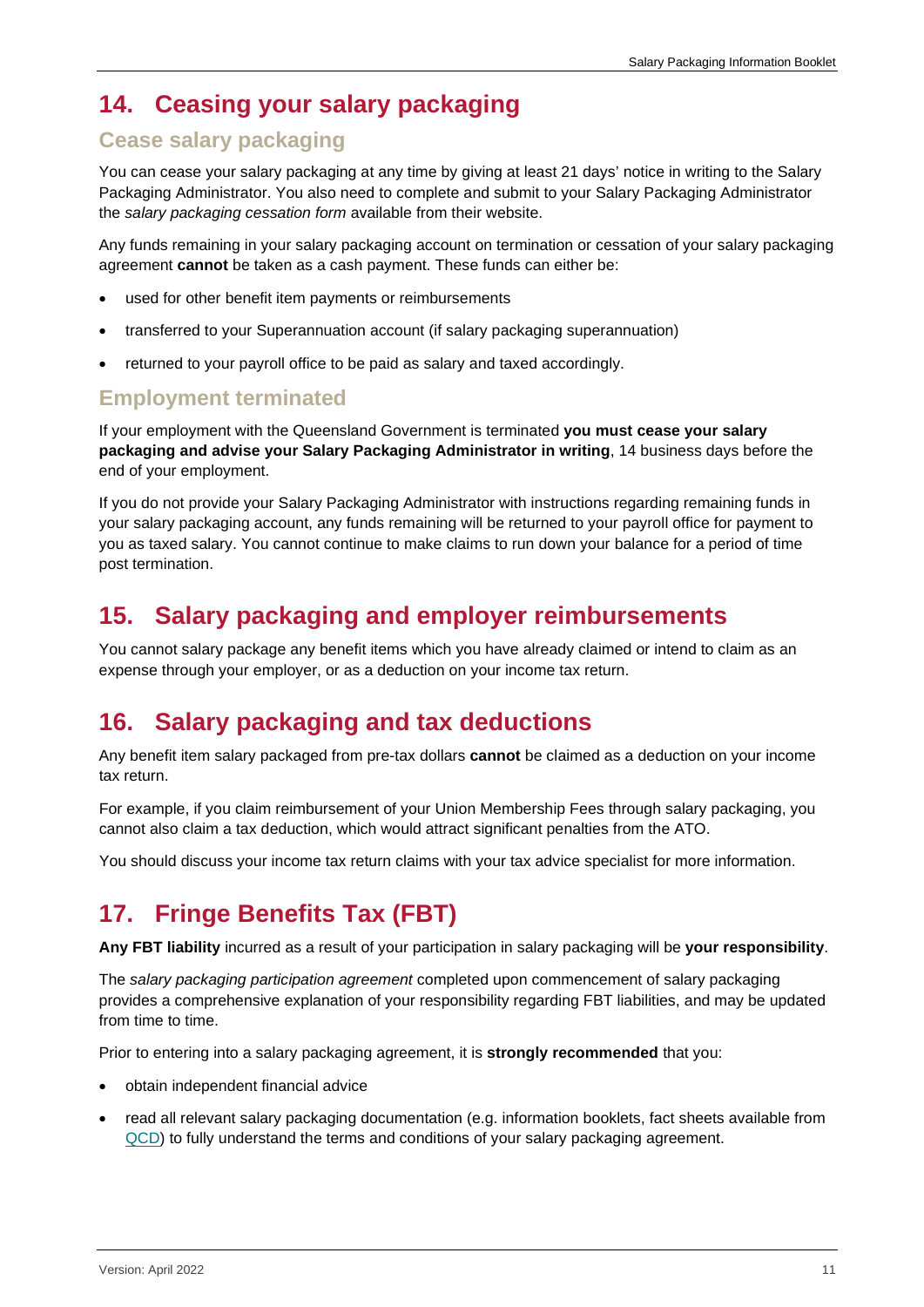### <span id="page-11-0"></span>**Reportable Fringe Benefits Amount (RFBA)**

Your employer is required to keep records of the fringe benefits provided to you and must record the grossed up value of those fringe benefits on your payment summary (previously known as a group certificate) for the corresponding income tax year. This is referred to as the Reportable Fringe Benefits Amount (RFBA). An RFBA may affect you on income tests for benefits and obligations under certain Commonwealth laws.

You are advised to seek external advice on this matter.

#### <span id="page-11-1"></span>**Grossing up**

Grossing up ensures that the amount of tax paid on a fringe benefit is the same as the tax paid if you receive cash salary that is taxed at the highest marginal rate, which includes the Medicare levy.

The gross up rate is published by the ATO [\(https://www.ato.gov.au/Rates/FBT/\)](https://www.ato.gov.au/Rates/FBT/).

Examples:

- For items without GST and where the gross up rate is 1.8868 (the actual rate appears on your payment summary) the RFBA of a motor vehicle expense of \$2,200.00 will be \$4,150.96.
- For example, for items attracting GST (annual motor vehicle expense fringe benefit) and where the gross up rate is 2.0802 (the actual rate appears on your payment summary) the \$2,200 will be grossed up to \$4,576.44. The FBT payable on such a benefit would be \$2,150.93 using the 2017-18 FBT rate of 47%.

#### <span id="page-11-2"></span>**Potential legislative changes and risk**

**You** are responsible for any FBT liability incurred as a result of any changes in:

- legislation
- ATO interpretation
- rulings obtained by Queensland Treasury.

No compensation is available in such circumstances.

#### <span id="page-11-3"></span>**What happens at the end of the FBT year?**

Any credit balance left in your salary package account can be:

- rolled over into the new package year
- transferred to your Superannuation account (if salary packaging superannuation)
- returned to your payroll office to be paid as salary and taxed accordingly.
- Note: Any unused portion of an FBT exemption cap by Legal Aid Queensland employees cannot be used in subsequent years; any credit spent in the new FBT year will fall within the new FBT year's cap.

#### <span id="page-11-4"></span>**FBT exemption cap eligibility (Legal Aid Queensland Employees)**

FBT exemption cap eligibility is a concession under the FBT legislation applicable to employees working for Legal Aid Queensland. It effectively limits FBT exemption to a cap of:

• \$30,000 grossed up taxable value (GUTV) for Legal Aid Queensland employees.

A grossed up value of:

• \$30,000 equates to actual fringe benefit items costing between \$14,421 and \$15,900.

In total (depending on the impact of GST) for the FBT year (1 April to 31 March), constituting the employer cap limit.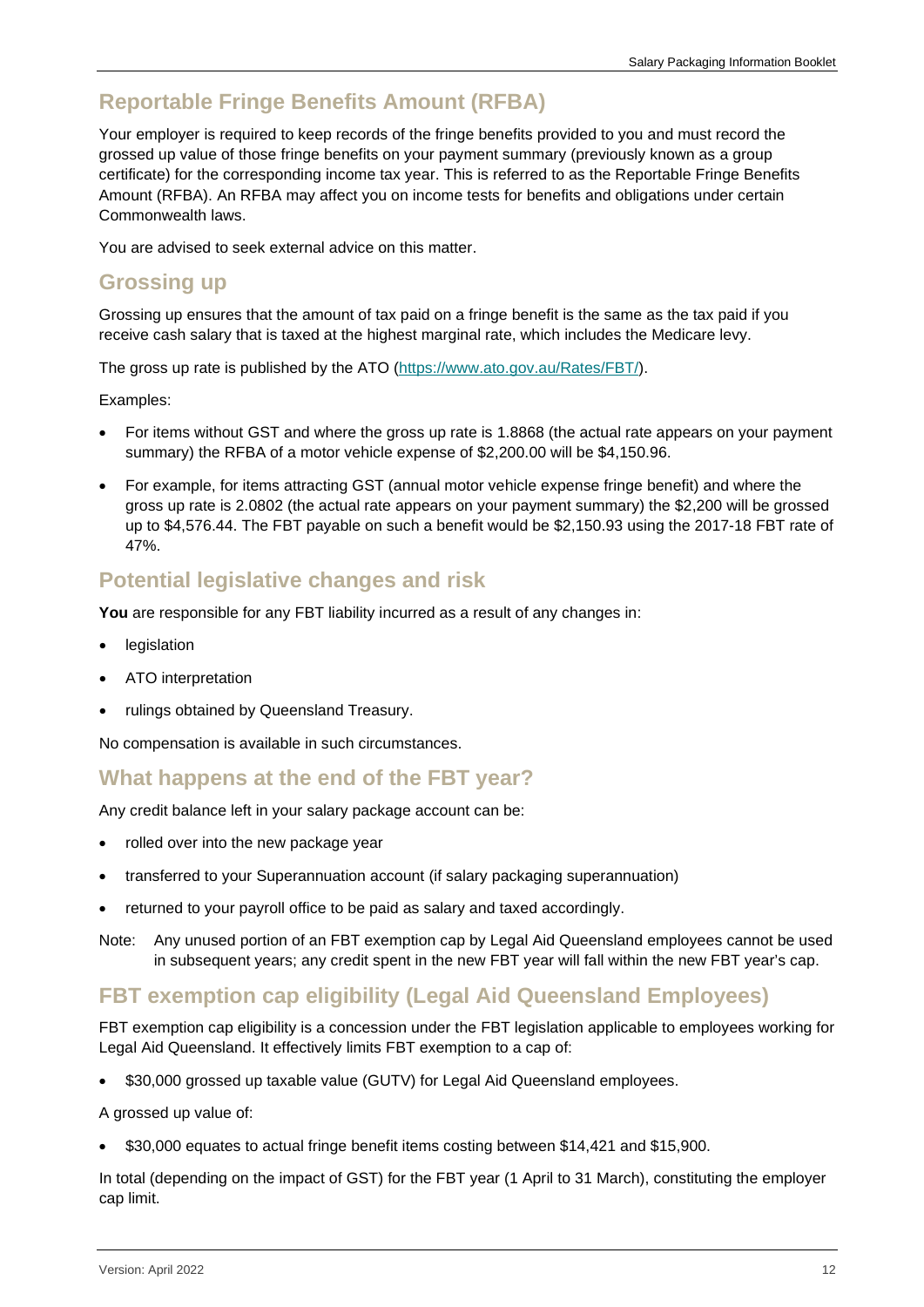The FBT exemption cap operates per employee / per employer / per FBT year. For FBT purposes Legal Aid Queensland is the employer.

It is important to understand that the FBT exemption cap applies only to benefits provided while the employee is employed with Legal Aid Queensland.

No employee should regard FBT exemption cap eligibility as an entitlement. It is simply a tax concession currently available to Legal Aid Queensland based on the application of the FBT legislation. While Legal Aid Queensland has made every effort to ensure this application is correct, it is open to the ATO to change its position at any stage, as it is a question of legislative interpretation.

If you exceed the FBT exemption cap for any reason, FBT is payable by you on all amounts over the grossed up figure. Any FBT liability incurred as a result of your participation in salary packaging is your responsibility.

#### <span id="page-12-0"></span>**Change of FBT exemption cap eligibility due to role change**

When transferred, seconded, promoted, relieving or otherwise undertaking duties in another position or unit or agency (permanently, temporarily or part time), your FBT exemption cap eligibility may alter. This can affect your liability for FBT.

FBT concession audits will be undertaken on a regular basis to identify any employees incorrectly claiming eligibility for the FBT exemption cap. You will be responsible for any FBT owing and for any shortfall that may occur in your salary packaging, due to any change in your FBT exemption cap eligibility.

### <span id="page-12-1"></span>**18. Reportable fringe benefits amount and government allowances**

The reportable fringe benefits amount (RFBA) will not be included in your taxable income or affect the amount of standard Medicare levy you pay. The RFBA will, however, be used for income tests such as:

- Medicare levy surcharge
- HELP (formerly HECS) repayments
- child support obligations
- entitlement to certain income tested government benefits.

The RFBA will be taken into account in the income tests for some other benefits but will include the non grossed up value. This includes benefits such as:

- Family Tax Benefit
- Child Care Benefit
- Youth Allowance (parental income test).

For further details contact the tax information line on 13 28 61 (toll free) or visit the [ATO website.](http://www.ato.gov.au/)

### <span id="page-12-2"></span>**19. GST input tax credits**

Any benefit item expense paid or reimbursed that has applicable GST will be eligible to be claimed back from the ATO if a valid tax invoice is provided as substantiation.

Employees do not have to pay GST at time of claiming, as the GST is floated your Salary Packaging Administrator.